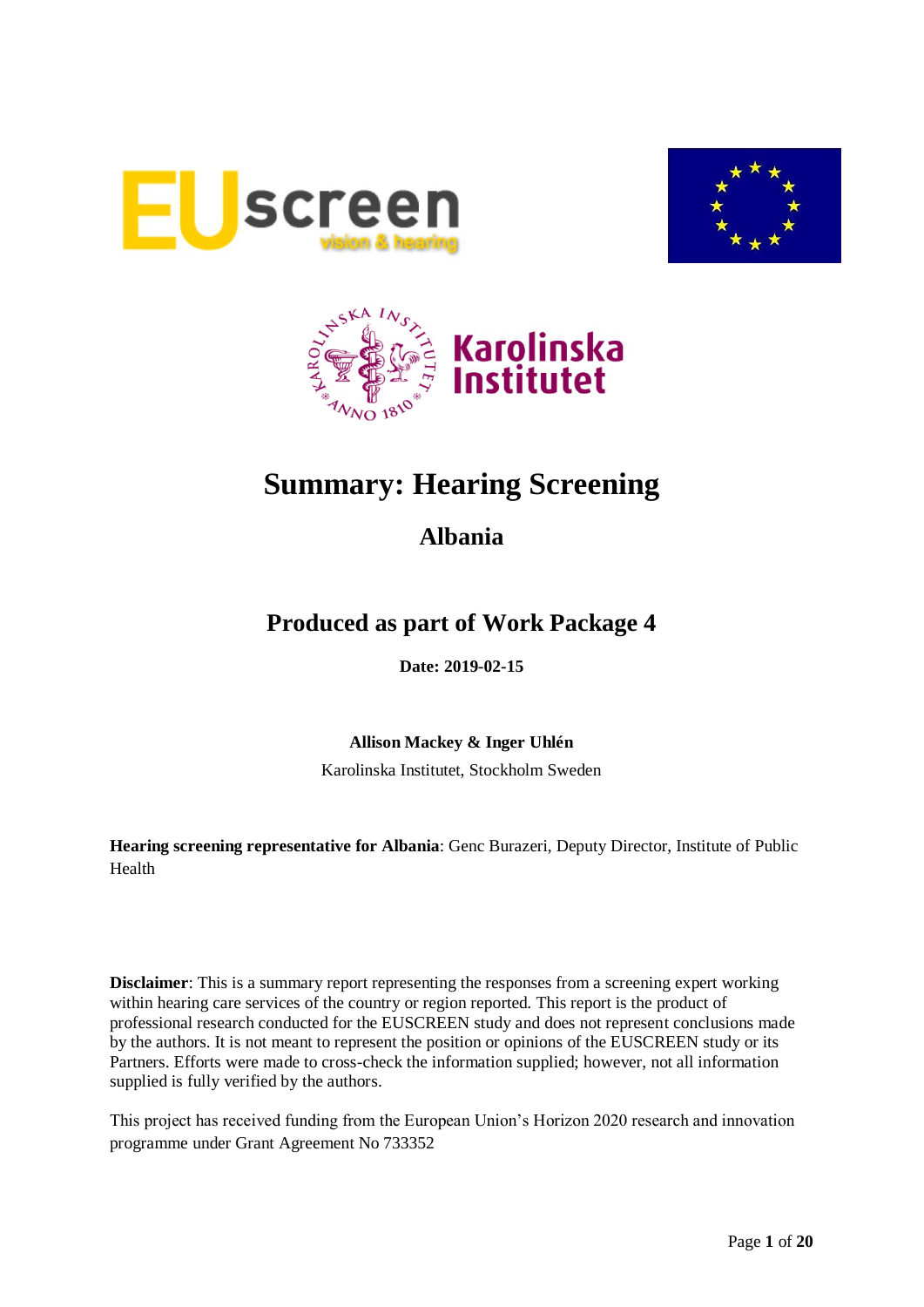

## **Table of Contents**

| 1. |      |  |  |
|----|------|--|--|
| 2. |      |  |  |
| 3. |      |  |  |
|    | 3.1. |  |  |
|    | 3.2. |  |  |
|    | 3.3. |  |  |
| 4. |      |  |  |
| 5. |      |  |  |
|    | 5.1. |  |  |
|    | 5.2. |  |  |
|    | 5.3. |  |  |
|    | 5.4. |  |  |
| 6. |      |  |  |
|    | 6.1. |  |  |
|    | 6.2. |  |  |
|    | 6.3. |  |  |
| 7. |      |  |  |
|    | 7.1. |  |  |
|    | 7.2. |  |  |
|    | 7.3. |  |  |
| 8. |      |  |  |
|    | 8.1. |  |  |
|    | 8.2. |  |  |
|    | 8.3. |  |  |
|    | 8.4. |  |  |
|    | 8.5. |  |  |
|    | 8.6. |  |  |
| 9. |      |  |  |
|    | 9.1. |  |  |
|    | 9.2. |  |  |
|    | 9.3. |  |  |
|    | 9.4. |  |  |
|    | 9.5. |  |  |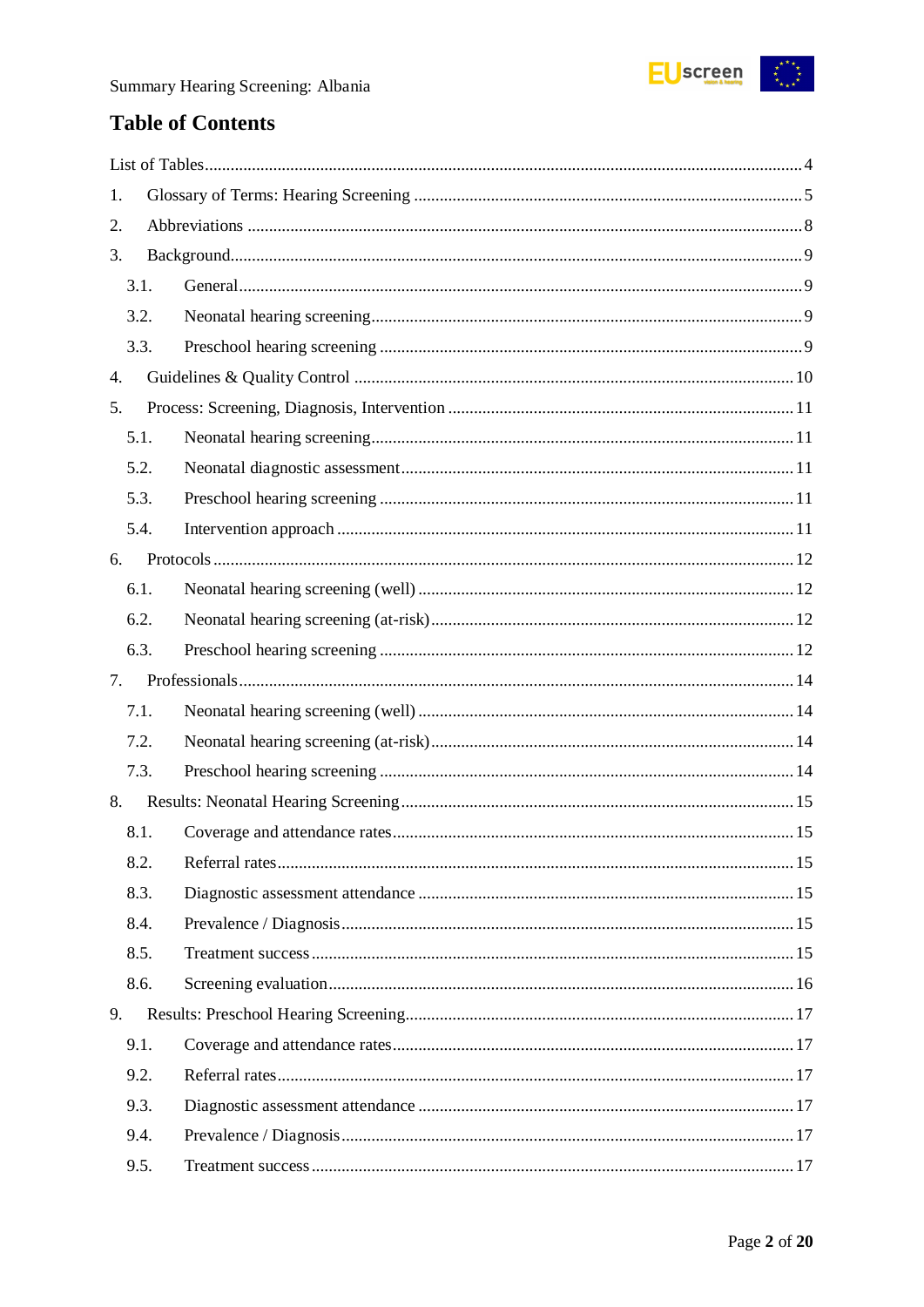#### EUscreen  $\begin{array}{c} \star^{\star\star}\star_\star\\ \star\\ \star_{\star\ldots\star} \end{array}$

## Summary Hearing Screening: Albania

| 9.6.  |  |
|-------|--|
| 10.   |  |
| 10.1. |  |
| 10.2. |  |
| 10.3. |  |
| 10.4. |  |
| 10.5. |  |
| 10.6. |  |
| 11.   |  |
| 11.1. |  |
| 11.2. |  |
| 11.3. |  |
| 12.   |  |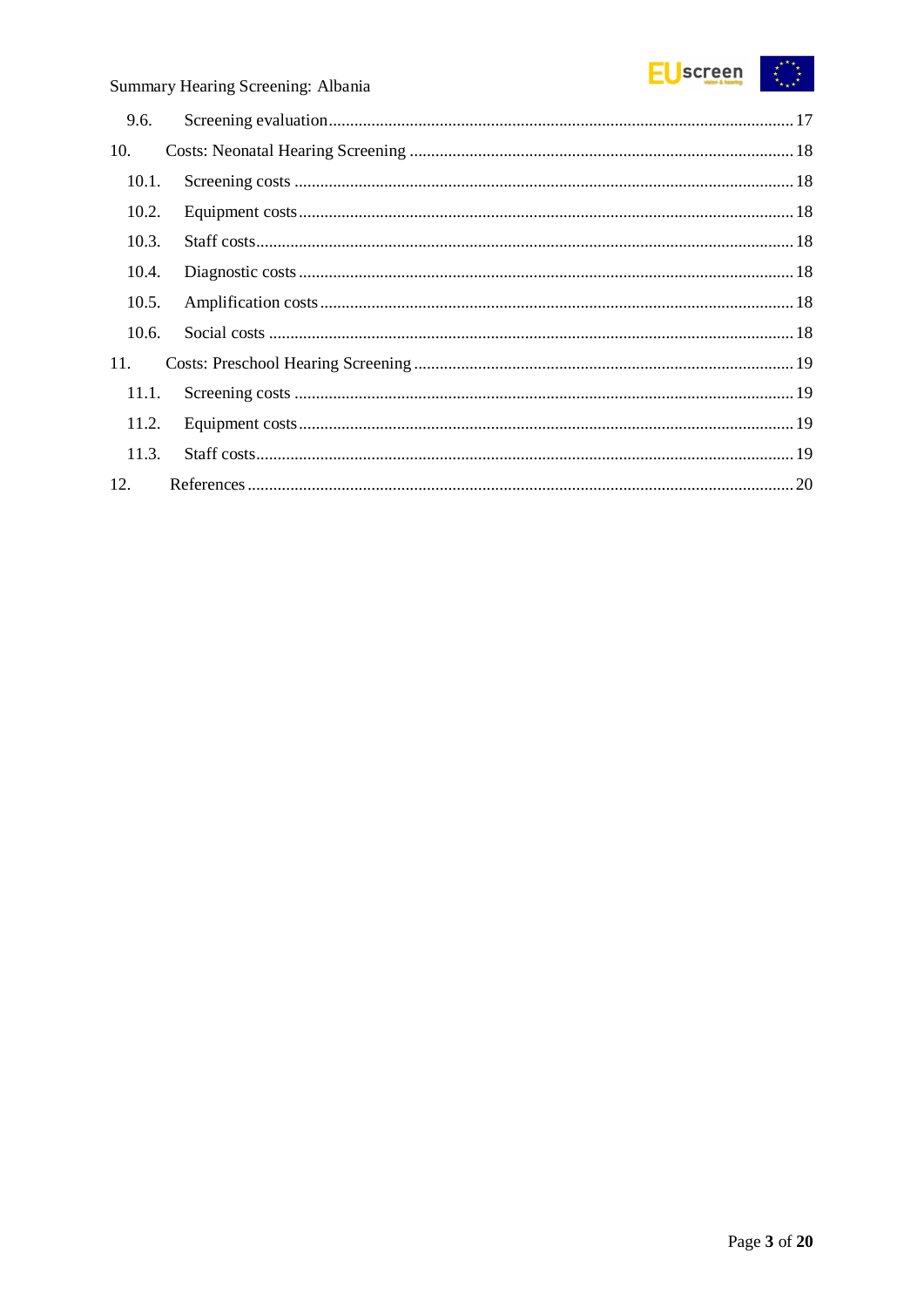

## <span id="page-3-0"></span>**List of Tables**

| Table 1: Former screening process for well babies in Albania (Qirjazi, 2005; Hatzopoulos, Qirjazi, &  |  |
|-------------------------------------------------------------------------------------------------------|--|
|                                                                                                       |  |
| Table 2: Referral rates for each step of the neonatal hearing screening protocol (well babies) in the |  |
| Albania from 2004-2005 (Qirjazi, 2005; Hatzopoulos, Qirjazi, & Martini, 2007) 15                      |  |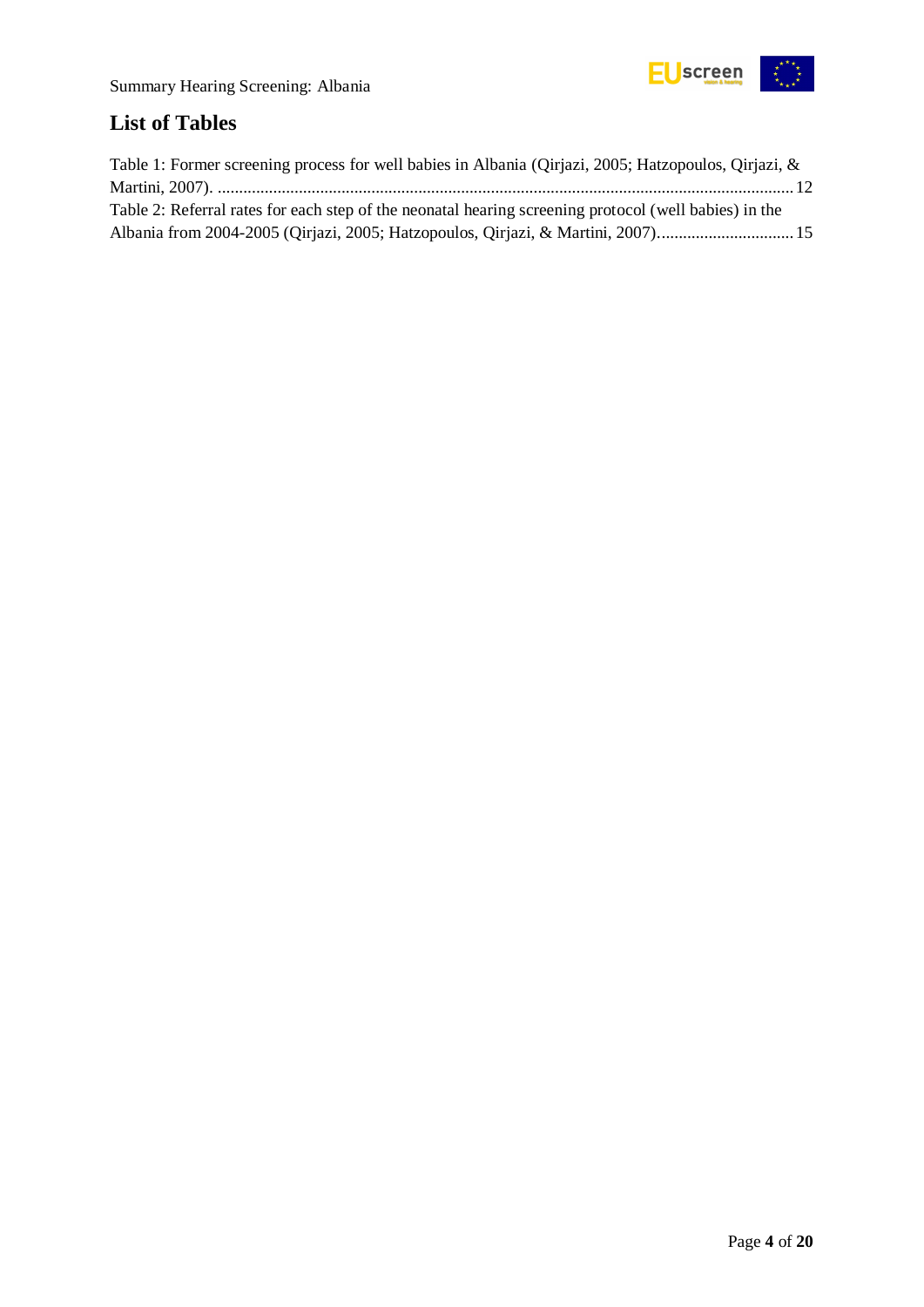## <span id="page-4-0"></span>**1. Glossary of Terms: Hearing Screening**

| <b>Abnormal test result</b>                     | A test result where a normal "pass" response could not be detected under<br>good conditions. The result on screening equipment may indicate "no<br>response," "fail," or "refer."                                                                                                                                                                                                                                                                                                                                                                                                                                                                                                                                                                                |  |  |
|-------------------------------------------------|------------------------------------------------------------------------------------------------------------------------------------------------------------------------------------------------------------------------------------------------------------------------------------------------------------------------------------------------------------------------------------------------------------------------------------------------------------------------------------------------------------------------------------------------------------------------------------------------------------------------------------------------------------------------------------------------------------------------------------------------------------------|--|--|
| <b>Attendance rate</b>                          | The proportion of all those invited for screening that are tested and receive<br>a result,<br>Invited for screening includes all those that are offered the<br>screening test.<br>Tested and receive a result could be a "pass" or "fail".<br>Attendance rate provides information on the willingness of families to<br>participate in screening.                                                                                                                                                                                                                                                                                                                                                                                                                |  |  |
| <b>Attendance rate in</b><br>first year of life | See definition of Attendance rate.<br>The calculation cut-off is after one year of life.                                                                                                                                                                                                                                                                                                                                                                                                                                                                                                                                                                                                                                                                         |  |  |
| <b>Compliance with</b>                          | The percentage of those who are referred from screening to a diagnostic<br>assessment that actually attend the first diagnostic assessment.                                                                                                                                                                                                                                                                                                                                                                                                                                                                                                                                                                                                                      |  |  |
| referral (percentage)                           | Percentage of compliance provides information on the willingness of<br>families to attend the diagnostic assessment after referral from screening.                                                                                                                                                                                                                                                                                                                                                                                                                                                                                                                                                                                                               |  |  |
| <b>Coverage</b>                                 | The proportion of those eligible for screening that are tested and receive a<br>result within a specific time.<br>Eligible for screening includes those within the population that are<br>covered under the screening or health care program.<br>Tested and receive a result could be a "pass" or "refer to<br>diagnostic assessment".<br>Specific time can be defined, such as 1 month after birth, 3 months<br>after birth, etc.<br>Coverage provides information on the overall effectiveness and timeliness<br>of a complete screening programme.<br>Factors such as being offered screening, willingness to participate, missed<br>screening, ability to complete the screen, and ability to document the<br>screening results will influence the coverage. |  |  |
| <b>Coverage in first</b><br>year of life        | See definition of Coverage.<br>The specific time is pre-defined as within the first year of life.<br>In other words, the coverage is the proportion of those eligible for<br>screening that complete the screening sequence to a final result within the<br>first year of life.                                                                                                                                                                                                                                                                                                                                                                                                                                                                                  |  |  |
| <b>False negatives</b>                          | The percentage of infants/children with a hearing loss (defined by the<br>target condition) that receive a result of "pass" during screening.                                                                                                                                                                                                                                                                                                                                                                                                                                                                                                                                                                                                                    |  |  |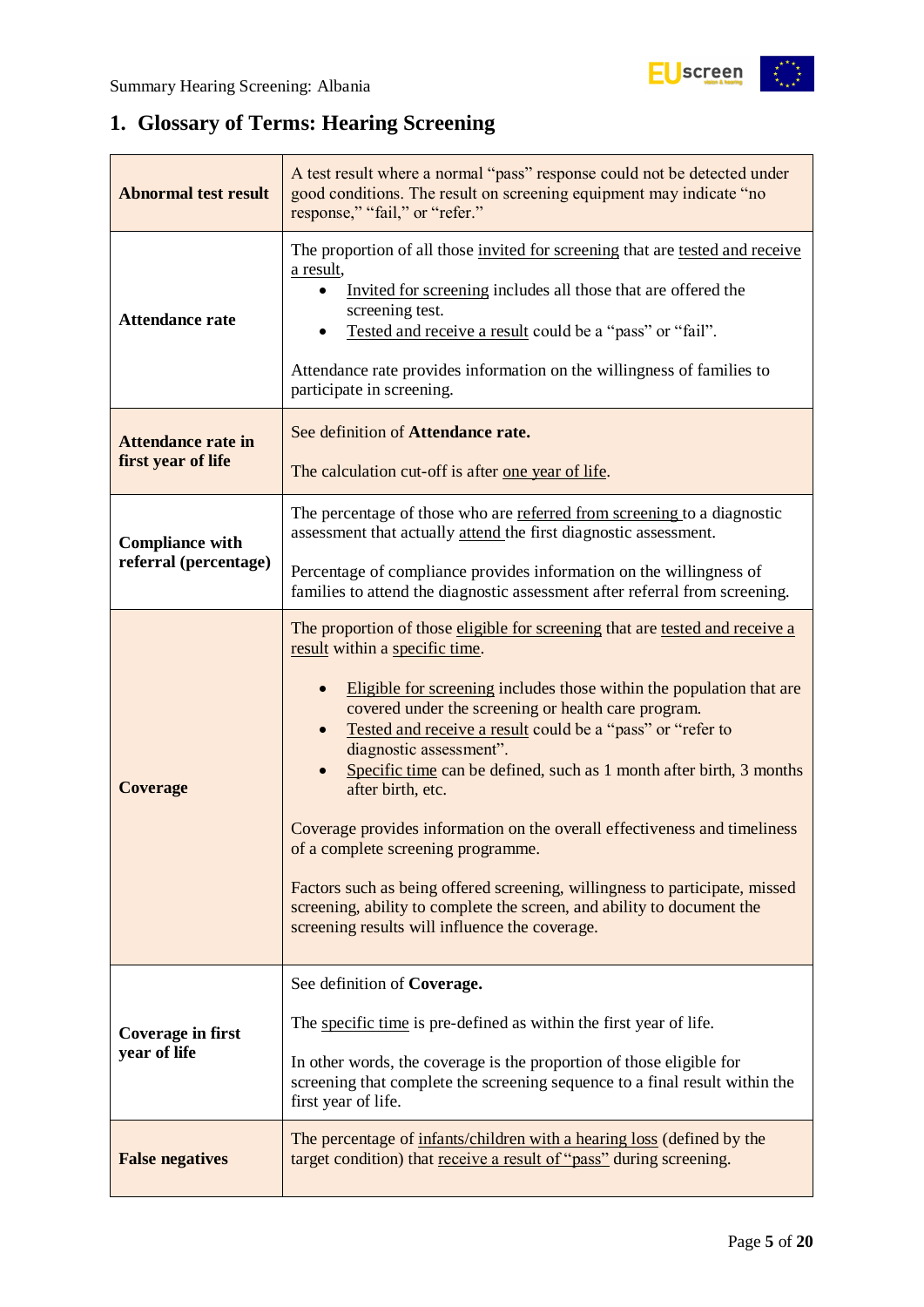

|                                             | Example: If 100 infants with hearing loss are screened, and 1 infant passes<br>the screening, the percentage of false negatives is 1%.                                                                        |  |  |
|---------------------------------------------|---------------------------------------------------------------------------------------------------------------------------------------------------------------------------------------------------------------|--|--|
|                                             | The percentage of infants/children with normal hearing that receive a<br>result of "fail" from the final screening test.                                                                                      |  |  |
| <b>False positives</b>                      | Example: If 100 infants with normal hearing are screened, and 3 infants<br>fail the screening and are referred for diagnostic assessment, the<br>percentage of false positives is 3%.                         |  |  |
| <b>Guidelines</b>                           | Recommendations or instructions provided by an authoritative body on the<br>practice of screening in the country or region.                                                                                   |  |  |
| <b>Hearing screening</b><br>professional    | A person qualified to perform hearing screening, according to the practice<br>in your country or region.                                                                                                      |  |  |
| <b>Inconclusive test</b><br>result          | A test result where a normal "pass" response could not be detected due to<br>poor test conditions.                                                                                                            |  |  |
| <b>Invited for screening</b>                | Offered screening.                                                                                                                                                                                            |  |  |
| <b>Outcome of hearing</b><br>screening      | An indication of the effectiveness or performance of screening, such as a<br>measurement of coverage rate, referral rate, number of infants detected,<br>etc.                                                 |  |  |
| <b>Permanent hearing</b>                    | A hearing impairment that is <i>not</i> due to a temporary or transient condition<br>such as middle ear fluid.                                                                                                |  |  |
| loss                                        | Permanent hearing loss can be either sensorineural or permanent<br>conductive.                                                                                                                                |  |  |
| <b>Positive predictive</b>                  | The percentage of infants/children referred from screening who have a<br>confirmed hearing loss, as described by your protocol or guideline and<br>indicated in the <b>Target Condition</b> (see definition). |  |  |
| value                                       | For example, if 100 babies are referred from screening for diagnostic<br>assessment and 90 have normal hearing while 10 have a confirmed hearing<br>loss, the positive predictive value would be 10%.         |  |  |
| <b>Preschool or</b><br>(pre)school children | All children between 3-6 years of age.                                                                                                                                                                        |  |  |
| <b>Preschool or</b>                         | Screening that takes place during the time children are between 3-6 years<br>of age.                                                                                                                          |  |  |
| (pre)school screening                       | This refers to <i>any</i> hearing screening during this age. The location of the<br>screening is irrelevant to the definition.                                                                                |  |  |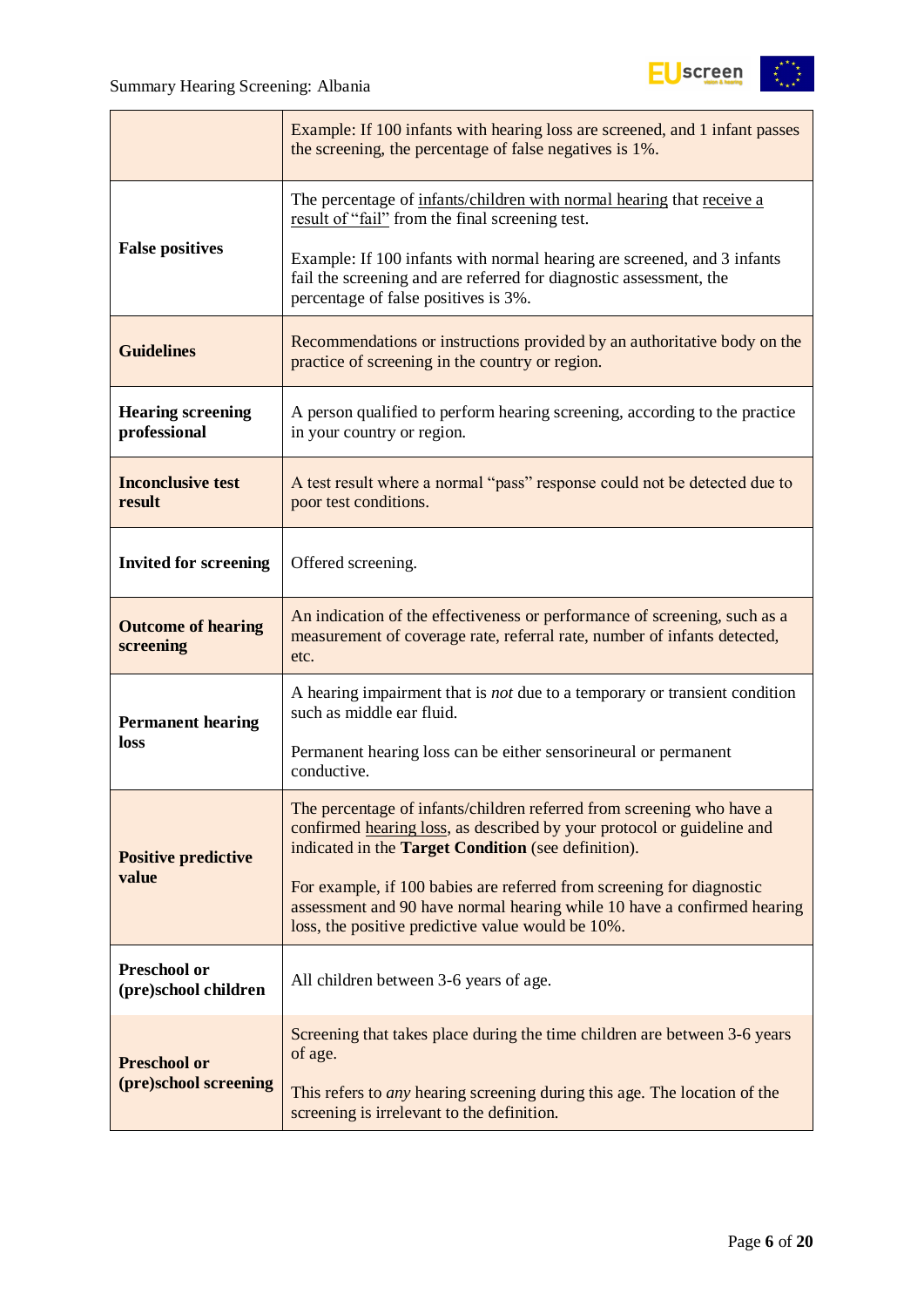

| <b>Prevalence</b>           | The number or percentage of individuals with a specific disease or<br>condition. Prevalence can either be expressed as a percentage, proportion,<br>or as the value per 1000 individuals within the same demographic.                                                                                                                                                                                             |  |  |
|-----------------------------|-------------------------------------------------------------------------------------------------------------------------------------------------------------------------------------------------------------------------------------------------------------------------------------------------------------------------------------------------------------------------------------------------------------------|--|--|
| <b>Programme</b>            | An organized system for screening, which could be based nationally,<br>regionally or locally.                                                                                                                                                                                                                                                                                                                     |  |  |
| <b>Protocol</b>             | Documented procedure or sequence for screening, which could include<br>which tests are performed, when tests are performed, procedures for<br>passing and referring, and so forth.                                                                                                                                                                                                                                |  |  |
| <b>Quality assurance</b>    | A method for checking and ensuring that screening is functioning<br>adequately and meeting set goals and benchmarks.                                                                                                                                                                                                                                                                                              |  |  |
| Referral criteria           | A pre-determined cut-off boundary for when an infant/child should be re-<br>tested or seen for a diagnostic assessment.                                                                                                                                                                                                                                                                                           |  |  |
|                             | For example, referral criteria may be "no response" at 35 dB nHL.                                                                                                                                                                                                                                                                                                                                                 |  |  |
| <b>Risk babies / Babies</b> | All infants that are considered to be at-risk or have risk-factors for hearing<br>loss according to the screening programme.                                                                                                                                                                                                                                                                                      |  |  |
| at-risk                     | Two common risk factors are admission to the neonatal-intensive care unit<br>(NICU) or born prematurely. However, other risk factors for hearing loss<br>may also be indicated in the screening programme.                                                                                                                                                                                                        |  |  |
|                             | The percentage of infants/children with hearing loss that are identified via<br>the screening program.                                                                                                                                                                                                                                                                                                            |  |  |
| <b>Sensitivity</b>          | For example, if 100 babies with hearing loss are tested, and 98 of these<br>babies are referred for diagnostic assessment while 2 pass the screening,<br>the sensitivity is 98%.                                                                                                                                                                                                                                  |  |  |
|                             | The percentage of infants/children with normal hearing that pass the<br>screening.                                                                                                                                                                                                                                                                                                                                |  |  |
| <b>Specificity</b>          | For example, if 100 babies with normal hearing are tested, and 10 of these<br>babies are referred for diagnostic assessment and 90 pass the screening, the<br>specificity is 90%.                                                                                                                                                                                                                                 |  |  |
| <b>Target condition</b>     | The hearing loss condition you are aiming to detect via your screening<br>programme. This includes:<br>The laterality of the condition, whether the program aims to detect<br>both unilateral and bilateral hearing loss or just bilateral hearing<br>loss.<br>The severity of the condition, whether the program aims to detect<br>hearing $loss \ge 30$ dB HL, $\ge 35$ dB HL, $\ge 40$ dB HL or $\ge 45$ dB HL |  |  |
| <b>Well, healthy babies</b> | Infants who are <i>not</i> admitted into the NICU or born prematurely.<br>Well, healthy babies may or may not have additional risk factors for<br>hearing loss, according to the procedures indicated in the specific<br>screening programme.                                                                                                                                                                     |  |  |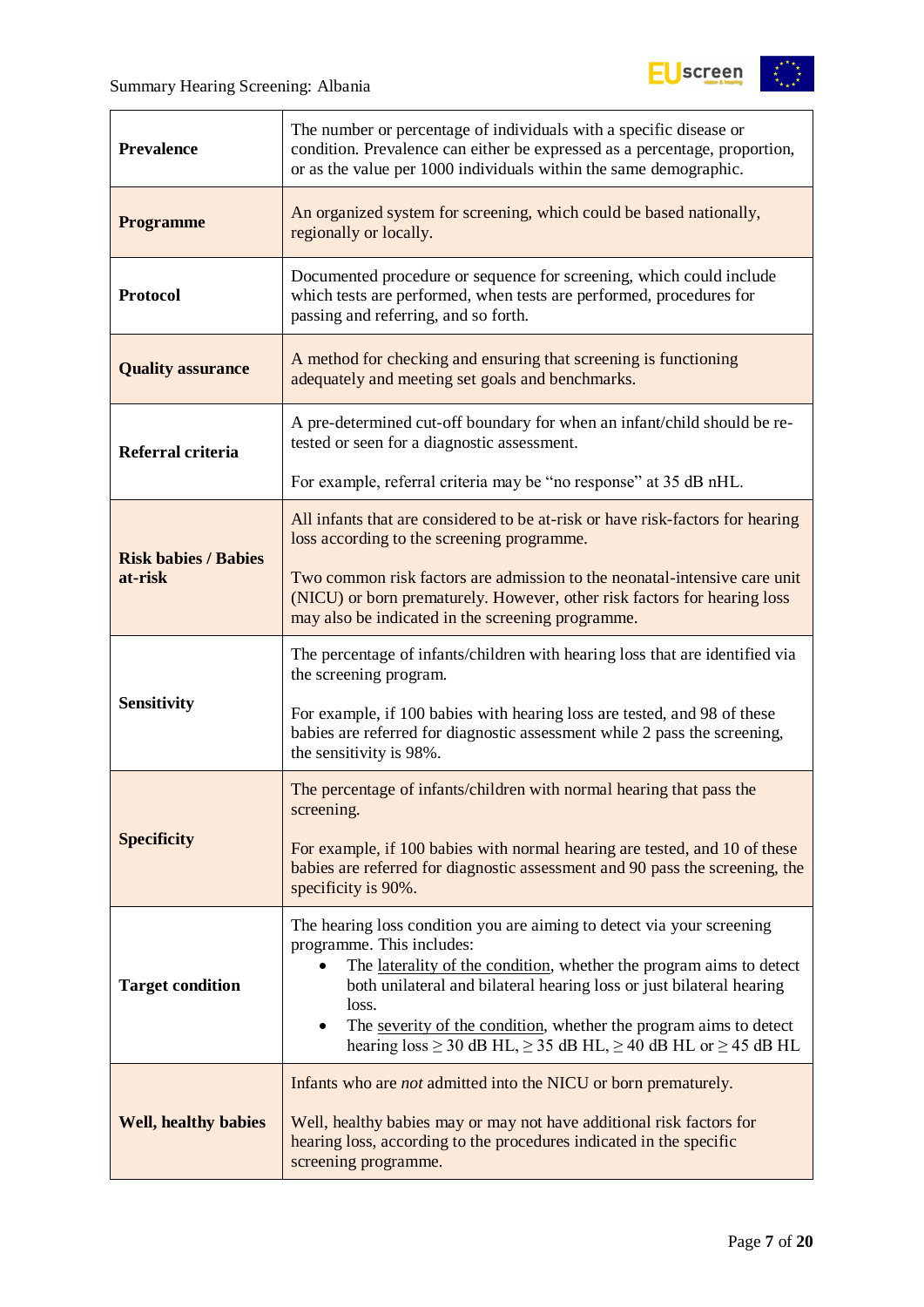Summary Hearing Screening: Albania



## <span id="page-7-0"></span>**2. Abbreviations**

- ABR auditory brainstem response
- aABR automatic auditory brainstem response
- ANSD auditory neuropathy spectrum disorder
- ASSR auditory steady-state response
- CI cochlear implant
- CMV cytomegalovirus
- dB HL decibel hearing level
- dB nHL decibel normalized hearing level
- dB SNR decibel signal-to-noise ratio
- DPOAE distortion product otoacoustic emissions
- HA hearing aid
- NICU neonatal intensive care unit
- OAE otoacoustic emissions
- TEOAE transient-evoked otoacoustic emissions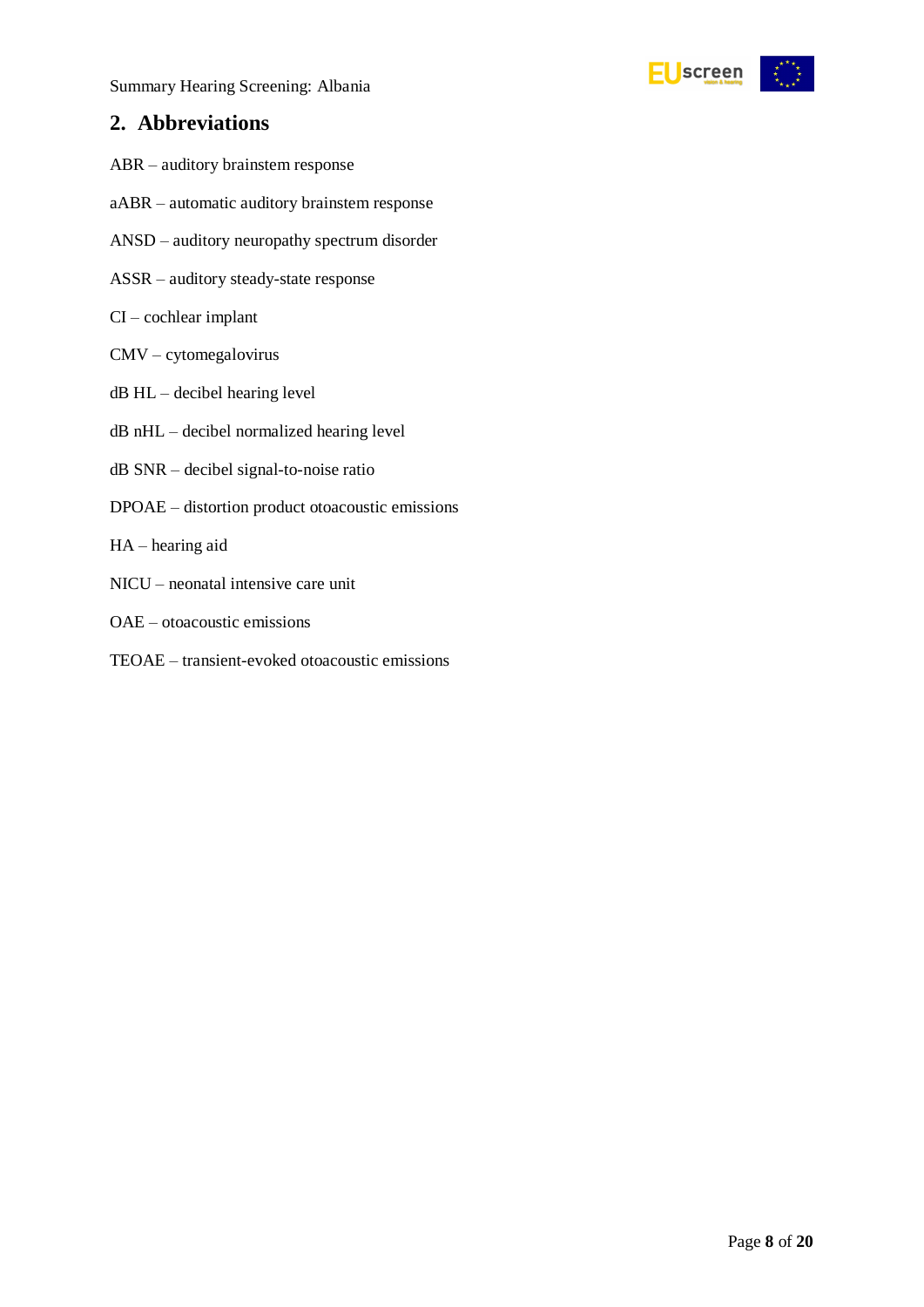

## <span id="page-8-0"></span>**3. Background**

In Albania, universal childhood hearing screening is not currently implemented. Childhood hearing screening programmes have been project-based to date. The following report contains information with regards to the current and previous status of hearing screening in the entire country of Albania.

#### <span id="page-8-1"></span>**3.1. General**

Albania has a total area of 28 748 km<sup>2</sup> and a population of 2 876 591 as of 2017 (Albanian Institute of Statistics (INSTAT), 2018). In Albania, each birth is registered through the Ministry of Health Civil Registration Office. The number of births in Albania was 31 733 from in 2016 (Albanian Institute of Statistics (INSTAT), 2018).

The World Bank income classification categorizes Albania as an upper-middle income country (The World Bank, 2018). The gross domestic product (GDP) is €3443 per capita as of 2014 (Albanian Institute of Statistics (INSTAT), 2018).

From the World Health Organization (WHO) Global Health Expenditure Database, health expenditure in Albania in 2015 was 266 USD or €229 per capita (World Health Organization, 2018).

Data acquired from the 2016 United Nations Demographic Yearbook indicate an infant mortality rate of 7.9 per 1000 for the country of Albania in 2013 (United Nations Statistics Division, 2016) and 8.7 per 1000 live births in 2014 according to the Albanian Institute of Statistics (2018).

#### <span id="page-8-2"></span>**3.2. Neonatal hearing screening**

In Albania, neonatal hearing screening is only available as part of the maternity package within the few private hospitals. It is not available universally. An attempt at implementation occurred first in 2004; however, it was never implemented across the entire country. Currently, a neonatal hearing screening implementation project is underway through EUSCREEN.

The screening that has been performed on well babies has been funded by parents (private hospitals) and charity (project-based); screening for at-risk infants has been funded by parents and the state. Screening is not embedded into the general Preventive Child Health Care screening system nor is it obligatory for parents.

#### <span id="page-8-3"></span>**3.3. Preschool hearing screening**

There is no preschool hearing screening in Albania.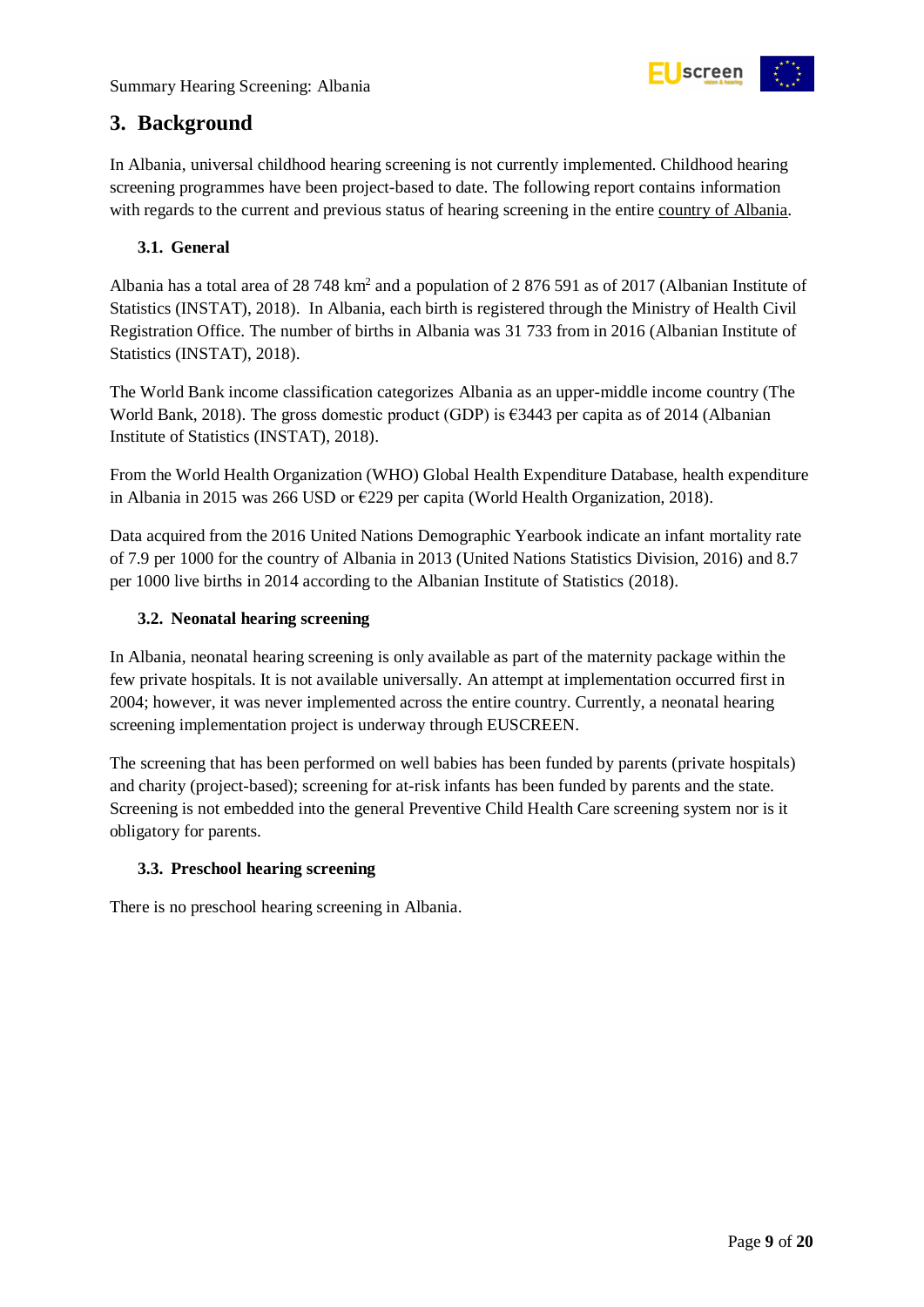

## <span id="page-9-0"></span>**4. Guidelines & Quality Control**

There are no guidelines or protocols for hearing screening in Albania. Screening protocols have been developed for each independent project implemented in Albania.

Quality assurance on hearing screening is not performed and there have been no annual reports on hearing screening in Albania. Studies have been performed on hearing screening in Albania and data are collected after each project is completed (Beqiri & Nika, 2015; Hatzopoulos, Qirjazi, & Martini, 2007; Qirjazi, 2005; Sallavaci, 2016).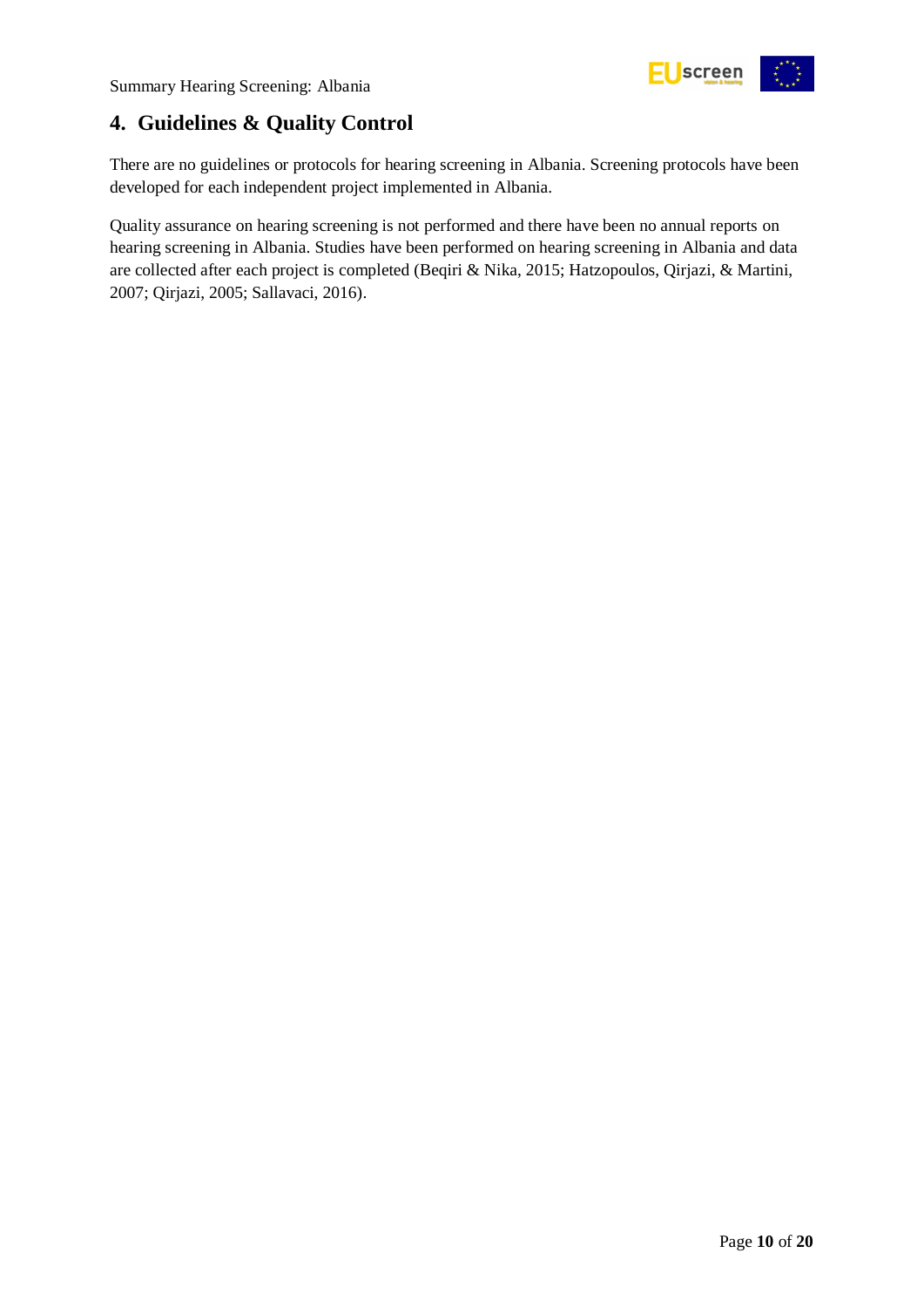

## <span id="page-10-0"></span>**5. Process: Screening, Diagnosis, Intervention**

#### <span id="page-10-1"></span>**5.1. Neonatal hearing screening**

The average length of stay in the maternity ward after delivery is estimated to be 3 days. According to the National Health Report (2014), over 99% of births in Albania take place in the hospital. It is estimated that only 0.1% of births take place at home.

There is no neonatal hearing screening protocol that indicates the targeted maximum age of screening or target condition for screening. There is no general invitation for neonatal hearing screening for well or at-risk infants.

The target conditions indicated for previous neonatal screening protocols are hearing losses of  $>$  35 dB HL for well babies and > 40 dB HL for at-risk babies. These target conditions were decided during the hearing screening project from 2004 to 2008 and were based on a literature review.

#### <span id="page-10-2"></span>**5.2. Neonatal diagnostic assessment**

There is no protocol that indicates details of the diagnostic assessment. A diagnostic audiological evaluation should be completed by 3-6 months according to the protocol the project from 2004 to 2008 and is based on the JCIH position statement (Joint Committee on Infant Hearing, 2007).

#### <span id="page-10-3"></span>**5.3. Preschool hearing screening**

In a study conducted on hearing loss prevalence among preschool-aged children in Albania, the target condition was a bilateral hearing loss of  $> 20$  dB HL (Sallavaci, 2016).

#### <span id="page-10-4"></span>**5.4. Intervention approach**

In Albania, treatment options available include grommets, hearing aids, and cochlear implants. Children are fitted with hearing aids from 2-5 years of age, and children are fitted with cochlear implants when they are available in Albania.

Cochlear implants have been fitted in Albania when money is available (i.e. when some money was donated to the government for this purpose). When available, these funds are used to fit both adults and children, including both failed CI users and new candidates. Until now 11 children have been fitted over 9 years. In 2018 the government allocated funds for approximately 9 CIs; however, these CIs are yet to be fitted.

The hearing aid fitting criteria for children in Albania is a bilateral moderate to severe hearing loss.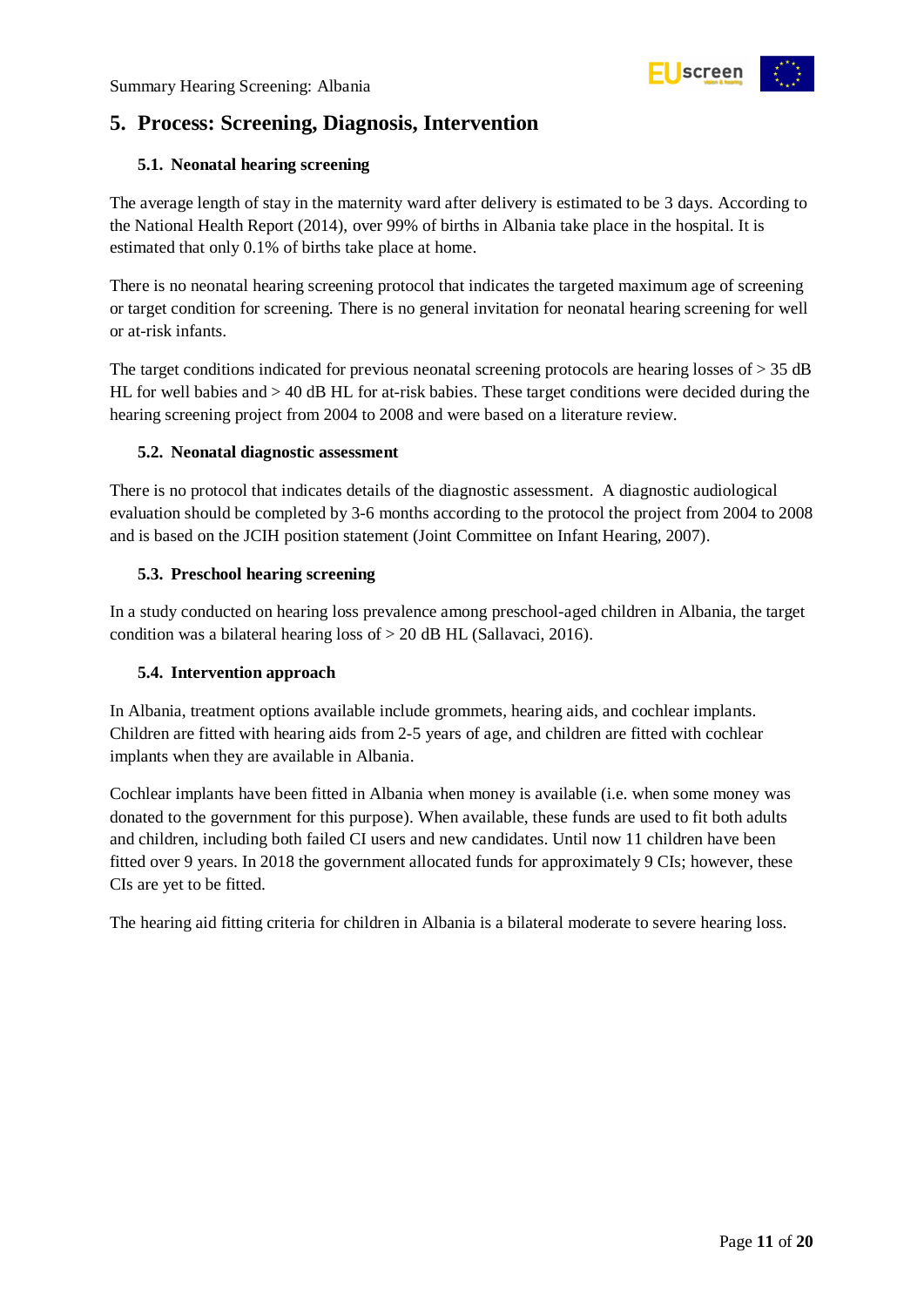

## <span id="page-11-0"></span>**6. Protocols**

In Albania, the ongoing implementation is part of the EUSCREEN Horizon 2020 EU project. During a previous project, a protocol was established to perform neonatal hearing screening in parts of Albania from 2004-2005 (Qirjazi, 2005; Hatzopoulos, Qirjazi, & Martini, 2007). The following information reflects the former screening protocols and results from this former project. It does not reflect the current hearing screening situation in Albania.

#### **Note: sections 6, 7 and 8 reflect the former screening protocol in place from 2004-2005 and does not reflect the current hearing screening situation in Albania.**

Hearing screening protocols are described for neonatal hearing screening (well-baby and at-risk) as well as for preschool hearing screening when applicable.

- The Test performed is the screening technique used
- The Age of the child is indicated in hours, days, months or years
- Referral criteria may be the lack of an OAE response at specified frequencies, a responsewaveform repeatability constant, the absence of an aABR response at a specified intensity, or an absent behavioural response at a specified intensity. Referral criteria may be defined within a protocol or limited based on the device used.
- The Device is the screening device used.
- Unilateral Referrals indicates whether children are referred if only one ear fails screening.
- The Location is where the screening takes place.

#### <span id="page-11-1"></span>**6.1. Neonatal hearing screening (well)**

The neonatal hearing screening protocol implemented in 2004-2005 in Albania is described below. The protocol was a 2-step OAE protocol. The first OAE was performed in the maternity hospital within the first 3 days after delivery and an OAE rescreen occurred in the ENT clinic within 1 month after the initial OAE. If the second OAE did not pass, infants were referred for a diagnostic ABR.

<span id="page-11-4"></span>**Table** 1: Former screening process for well babies in Albania (Qirjazi, 2005; Hatzopoulos, Qirjazi, & Martini, 2007).

|                  |                 |                                          |               | <b>Unilateral</b> |                    |
|------------------|-----------------|------------------------------------------|---------------|-------------------|--------------------|
| Test             | Age             | Referral criteria                        | <b>Device</b> | Referrals?        | Location           |
| OAE1             | $<$ 24-72 hours | $2/5$ freq at 6 dB SNR $\&$ EchoLab-Plus |               | Yes               | Maternity hospital |
| OAE <sub>2</sub> | month           | 70% reproducibility                      |               | Yes               | ENT clinic         |

#### <span id="page-11-2"></span>**6.2. Neonatal hearing screening (at-risk)**

The neonatal hearing screening protocol implemented in 2004-2005 for NICU or at-risk infants in Albania was the same as the protocol for well babies (Table 1). For NICU babies the repetitions of the tests while the baby was still in the maternity hospitals were allowed.

#### <span id="page-11-3"></span>**6.3. Preschool hearing screening**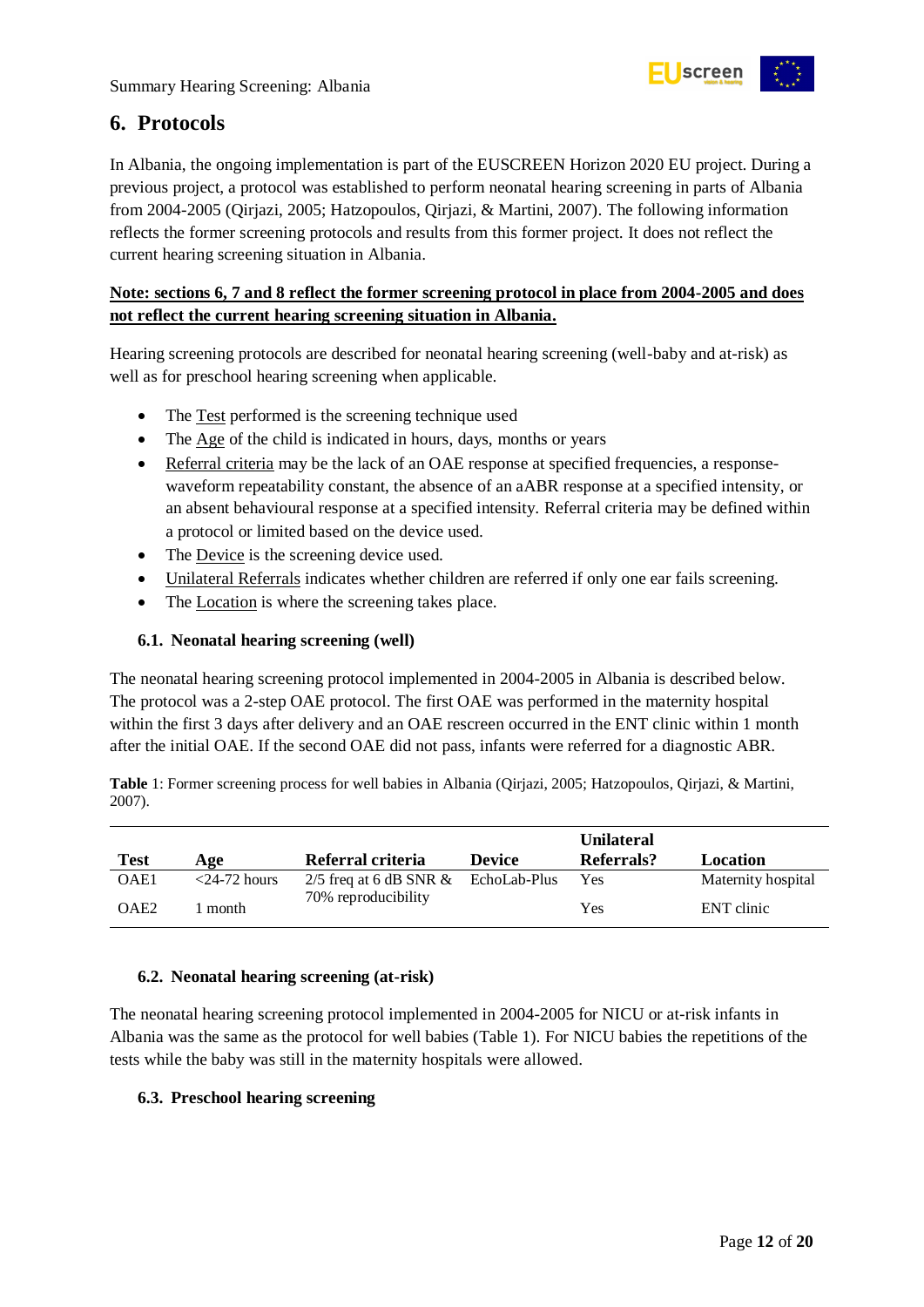

Summary Hearing Screening: Albania

Not applicable. Currently, there is no preschool hearing screening in Albania. In previous projects and research studies, preschool hearing screening used pure-tone audiometry (Sallavaci, 2016); however, the protocol varied depending on the study. No universal programme was ever established.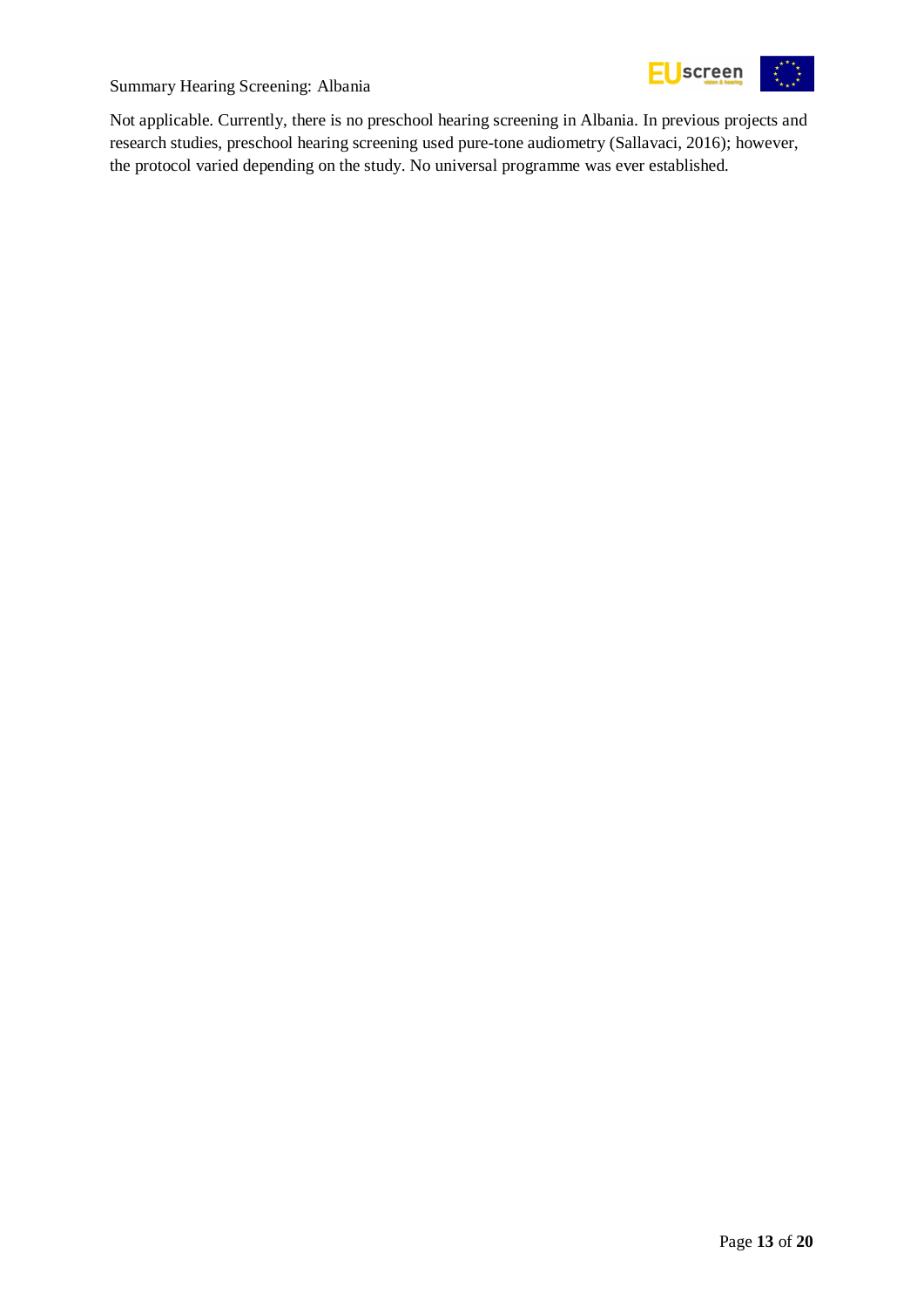

## <span id="page-13-0"></span>**7. Professionals**

#### **Note: sections 6, 7 and 8 reflect the former screening protocol in place from 2004-2005 and does not reflect the current hearing screening situation in Albania.**

#### <span id="page-13-1"></span>**7.1. Neonatal hearing screening (well)**

Midwives performed hearing screening during the 2004-2005 implementation of hearing screening (Qirjazi, 2005; Hatzopoulos, Qirjazi, & Martini, 2007). No theoretical training was offered during the project. The use of devices, the test results, delivery of information to parents, etc. was only practically taught by the project coordinator.

#### <span id="page-13-2"></span>**7.2. Neonatal hearing screening (at-risk)**

Midwives also performed hearing screening for at-risk infants during the 2004-2005 implementation of hearing screening.

#### <span id="page-13-3"></span>**7.3. Preschool hearing screening**

Not applicable. Currently, there is no preschool hearing screening in Albania. In previous research studies and projects, technicians would have performed screening.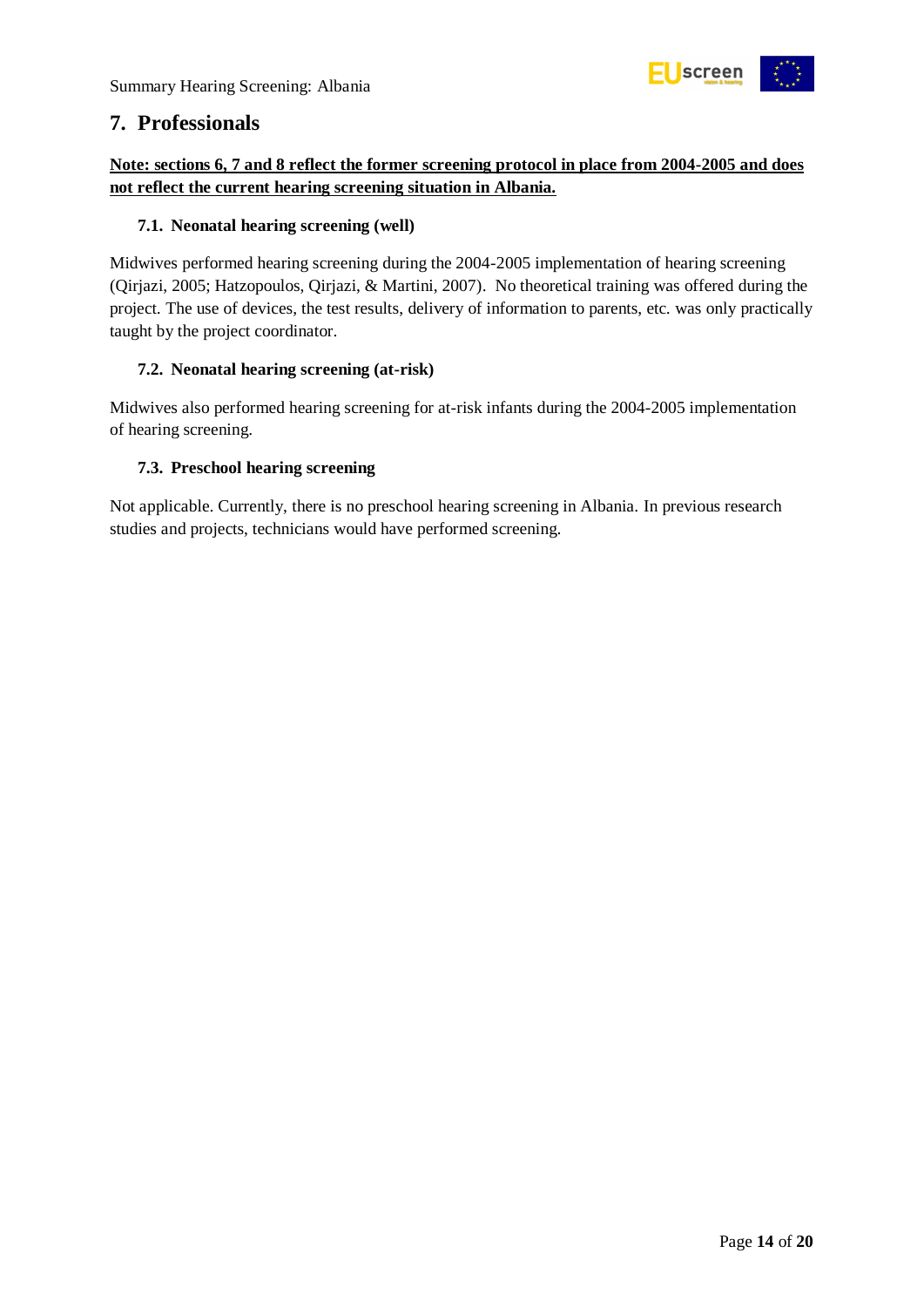

## <span id="page-14-0"></span>**8. Results: Neonatal Hearing Screening**

#### **Note: sections 6, 7 and 8 reflect the former screening protocol in place from 2004-2005 and does not reflect the current hearing screening situation in Albania.**

#### <span id="page-14-1"></span>**8.1. Coverage and attendance rates**

During the previous implementation project of neonatal hearing screening in Albania, coverage was roughly estimated to be about 12%. The attendance rate for the initial OAE screen is unknown.

Data from Qirjazi (2005) and Hatzopoulos et al. (2007) indicate a high percentage of families that were referred from the initial OAE test did not follow-up for rescreening. The attendance rate for OAE2 was 60% for well infants and 50% for NICU infants (Hatzopoulos, Qirjazi, & Martini, 2007).

#### <span id="page-14-2"></span>**8.2. Referral rates**

Data on pass and referral rates were acquired from Qirjazi (2005) and Hatzopoulos et al. (2007)

<span id="page-14-6"></span>**Table 2:** Referral rates for each step of the neonatal hearing screening protocol (well babies) in the Albania from 2004-2005 (Qirjazi, 2005; Hatzopoulos, Qirjazi, & Martini, 2007).

| <b>Test</b> | Referral Rate                                                                                                  |
|-------------|----------------------------------------------------------------------------------------------------------------|
| OAE1        | 12.5%                                                                                                          |
| OAE2        | 82.6% (though not representative, due to the high percentage of "case leakage"                                 |
|             | Referral rates assume 100% attendance Rates reflect the number of infants that refer from each step out of the |

Referral rates assume 100% attendance. Rates reflect the number of infants that refer from each step out of the number of infants screened at each step.

After the second OAE, 7.6% of well infants and 10.3% of NICU infants screened were referred for a clinical ABR (Qirjazi, 2005; Hatzopoulos, Qirjazi, & Martini, 2007). This figure, calculated from the total number of infants referred from step 2 out of all infants screened in the step 1, does not account infants lost between the two steps of the screening process. As indicated the high percentage of case leakage (or loss-to-follow-up) must be accounted for.

#### <span id="page-14-3"></span>**8.3. Diagnostic assessment attendance**

The compliance rate from the second OAE phase to clinical ABR is unknown. However, a high percentage of infants not returning for follow-up is noted.

#### <span id="page-14-4"></span>**8.4. Prevalence / Diagnosis**

In total 0.86% of well infants and 1.1% of NICU infants were referred on to additional follow-up after the clinical ABR confirmed a hearing loss. However, as indicated a high percentage of infants were lost between screening steps (Qirjazi, 2005; Hatzopoulos, Qirjazi, & Martini, 2007).

Out of the NICU infants that received a diagnostic ABR, 16% were found to have a hearing loss requiring additional follow-up (Qirjazi, 2005; Hatzopoulos, Qirjazi, & Martini, 2007).

Data are unavailable regarding the prevalence of hearing loss among neonates in Albania.

For preschool-aged children (6-7-year old), 4.4% have a hearing loss > 30 dB HL (Sallavaci, Toci, Sallavaci, & Stroni, 2014).

#### <span id="page-14-5"></span>**8.5. Treatment success**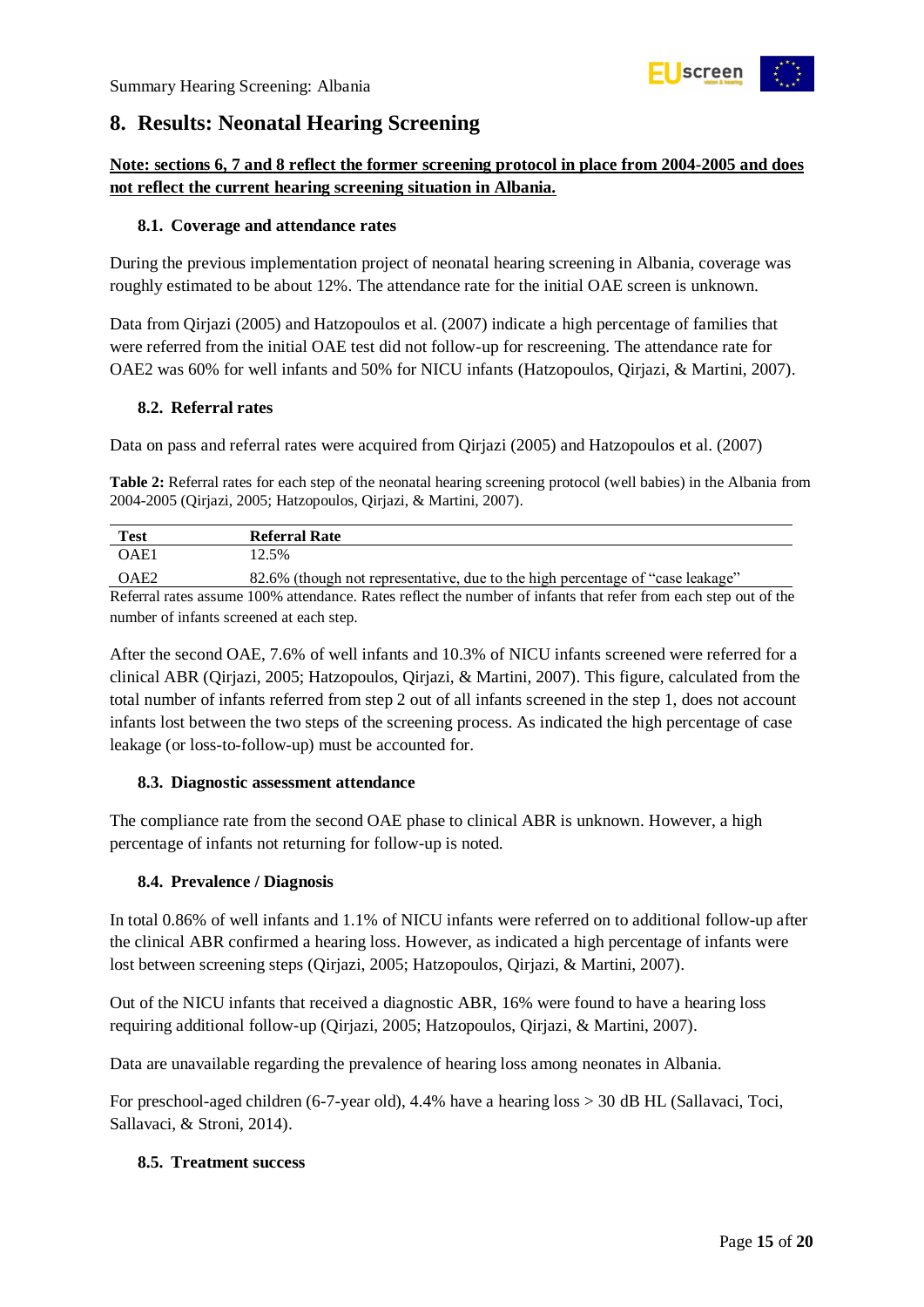

Summary Hearing Screening: Albania

In Albania, infants may not be treated for hearing impairment due to payment problems. Data are unavailable regarding how many children are fitted with hearing aids per year in Albania, and it is estimated that 0 children are fitted with cochlear implants per year.

#### <span id="page-15-0"></span>**8.6. Screening evaluation**

Data are unavailable regarding the outcome measures for neonatal hearing screening.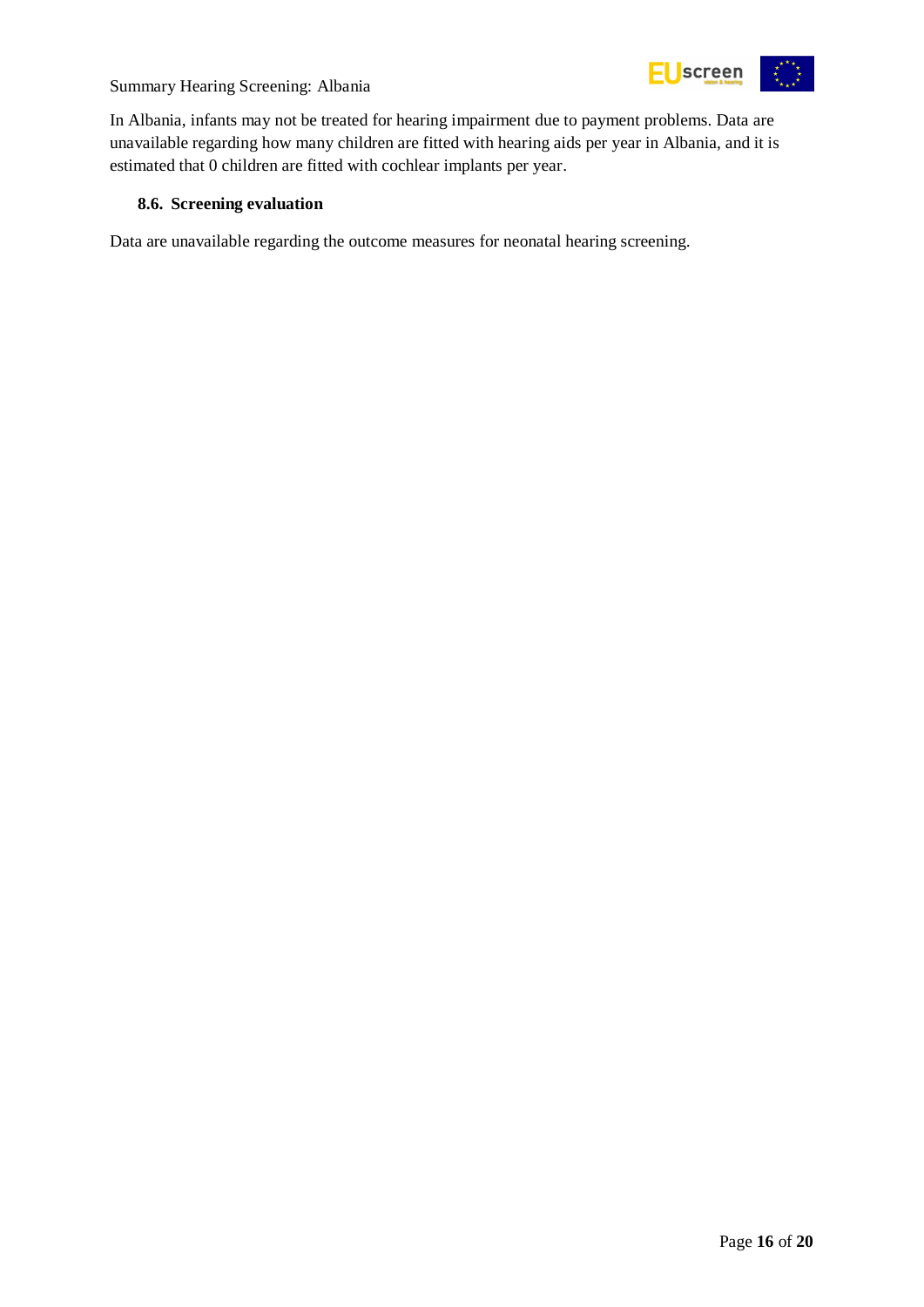

## <span id="page-16-0"></span>**9. Results: Preschool Hearing Screening**

#### <span id="page-16-1"></span>**9.1. Coverage and attendance rates**

Not applicable.

#### <span id="page-16-2"></span>**9.2. Referral rates**

Not applicable.

#### <span id="page-16-3"></span>**9.3. Diagnostic assessment attendance**

Not applicable

#### <span id="page-16-4"></span>**9.4. Prevalence / Diagnosis**

Not applicable.

#### <span id="page-16-5"></span>**9.5. Treatment success**

Not applicable.

#### <span id="page-16-6"></span>**9.6. Screening evaluation**

Not applicable.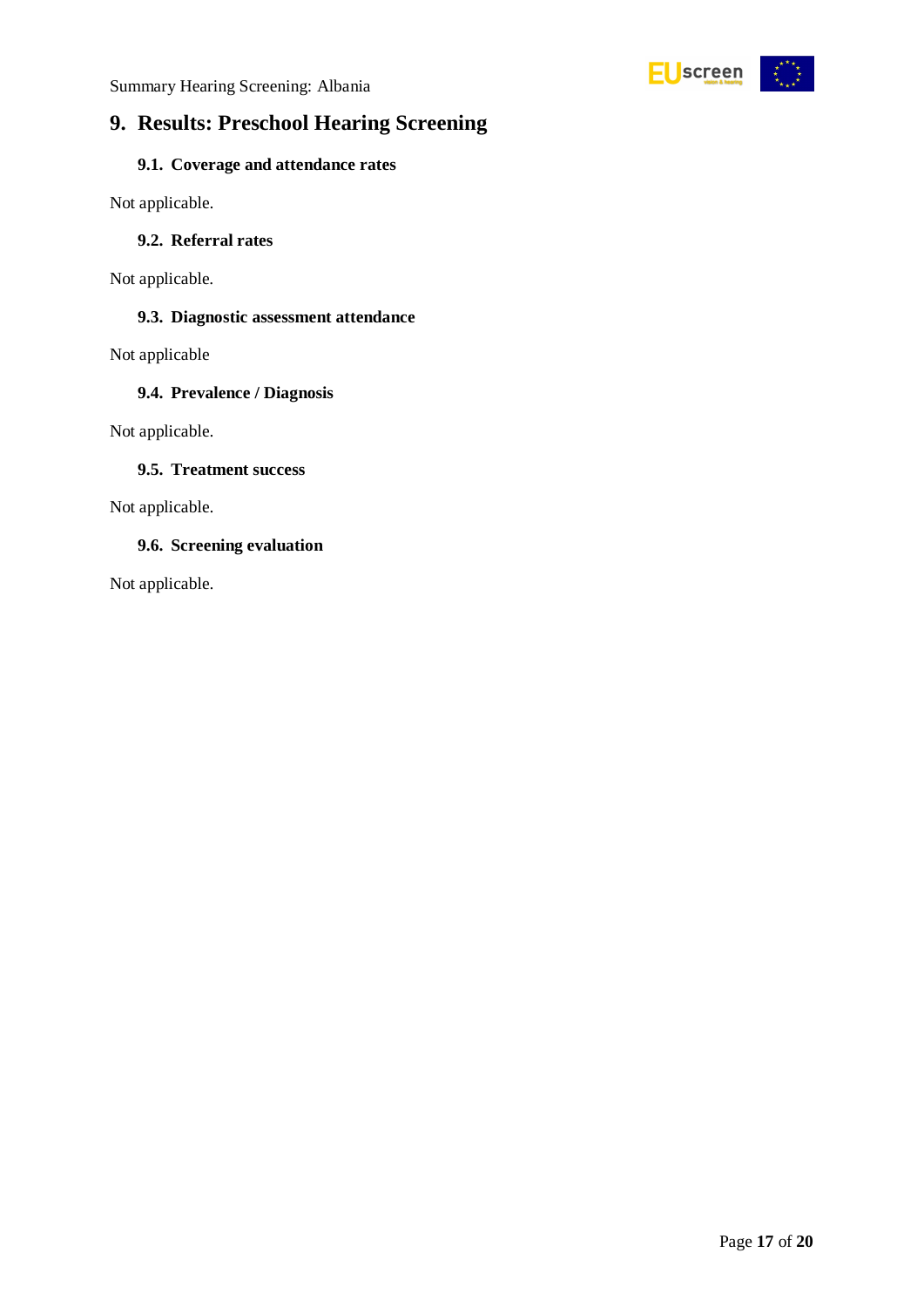

## <span id="page-17-0"></span>**10. Costs: Neonatal Hearing Screening**

There has not been a cost effectiveness analysis completed in Albania. Screening is not free of charge for parents (in private hospitals), and no reward or penalty is offered for those attending or refusing hearing screening.

#### <span id="page-17-1"></span>**10.1. Screening costs**

Data are unavailable regarding the costs for hearing screening

#### <span id="page-17-2"></span>**10.2. Equipment costs**

Data are unavailable regarding the costs for hearing screening equipment, maintenance, or disposables.

#### <span id="page-17-3"></span>**10.3. Staff costs**

Data are unavailable regarding the salary costs for nurses and midwives in Albania. Education for nursing in Albania costs €460 per year for 4 years (part-time), including the costs of books.

#### <span id="page-17-4"></span>**10.4. Diagnostic costs**

The cost for a diagnostic assessment is not provided.

#### <span id="page-17-5"></span>**10.5. Amplification costs**

The cost of hearing aids is unavailable; however, speech therapy, batteries and ear molds are estimated to cost €70 per year.

#### <span id="page-17-6"></span>**10.6. Social costs**

In Albania, there is one specialized residential school for the education of children who are deaf or blind, with 102 attending students. This school accommodates children up to the age of 16. The costs associated with attending this school are unknown, as are the costs for attending mainstream school. However, 3.27% of GDP is allocated to financing education in Albania. Parents are responsible for the costs associated with books and materials (~€50 per year).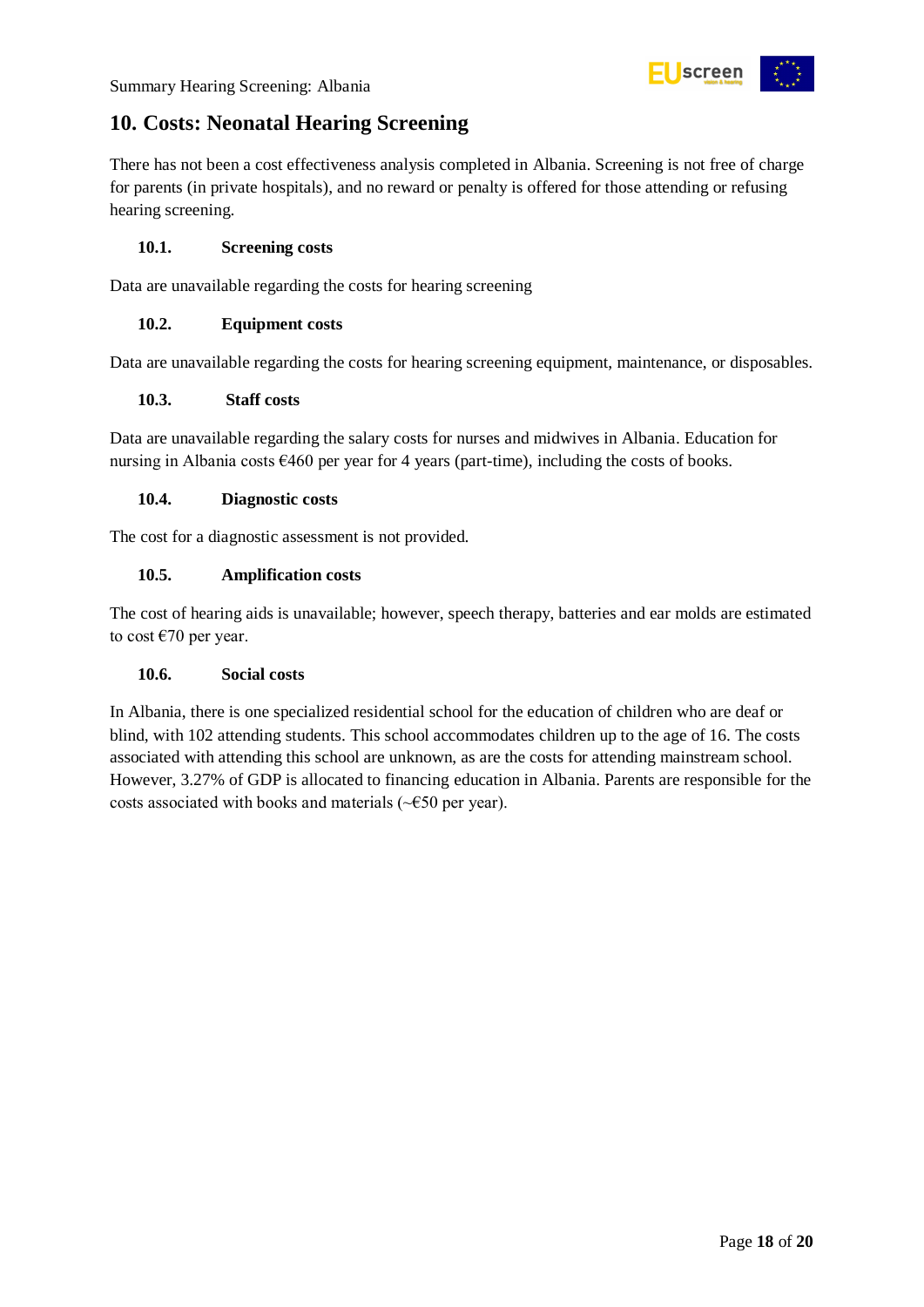

## <span id="page-18-0"></span>**11. Costs: Preschool Hearing Screening**

### <span id="page-18-1"></span>**11.1. Screening costs**

Not applicable.

#### <span id="page-18-2"></span>**11.2. Equipment costs**

Not applicable.

<span id="page-18-3"></span>**11.3. Staff costs**

Not applicable.